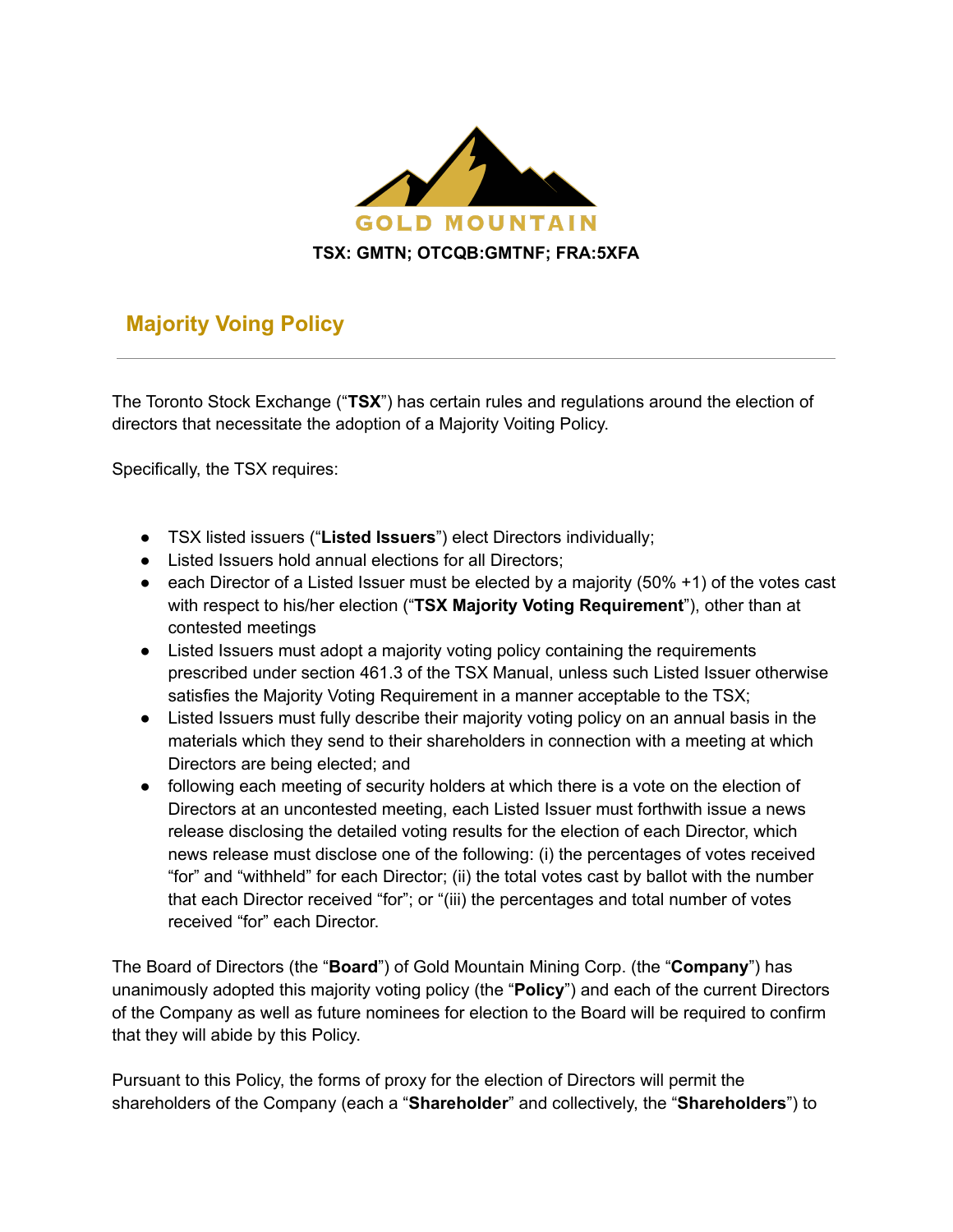vote in favour of, or to withhold from voting, separately, for each Director nominee. The Chairman of the Board will ensure that the number of votes in favour of or withheld from voting for each Director nominee is recorded and promptly made public in accordance with TSX guidelines after each Shareholder meeting at which Directors are elected. Neither broker non-votes nor abstentions shall be deemed to be voted "withheld" from a Director's election. If a nominee Director is not elected in accordance with the TSX Majority Voting Requirement at a Shareholder meeting, then, for the purposes of this Policy, the Director nominee shall be considered not to have received the support of the Shareholders, even though duly elected as a matter of corporate law.

Immediately following the certification of the Shareholder vote of a Shareholder meeting at which a Director nominee elected as a Director is considered under this test not to have the confidence of the Shareholders, the Director nominee must forthwith submit his/her resignation (the "**Resignation**") to the Board. The Resignation will not be effective until accepted by the Board.

The Board shall consider all factors deemed relevant by members of the Board including, without limitation, the underlying reasons (if ascertainable), why Shareholders withheld votes from the election of that Director nominee, the length of service and the qualifications of such Director, such Director's contributions to the Company and the Company's governance guidelines. Within ninety (90) days following the applicable Shareholders' meeting, the Board shall conclude its deliberations and shall make a determination as to whether or not to accept the Resignation, however, as mandated in the TSX Manual, the Board shall accept the Resignation absent exceptional circumstances.

Following the Board's determination in this regard, the Board shall publicly disclose their decision to accept or not to accept the Resignation, including, if applicable, the reasons for not accepting the Resignation of such Director.

If a Resignation is tendered and accepted pursuant to this Policy, subject to any applicable corporate law restrictions, the Board may leave the vacancy unfilled or may appoint a new Director to fill the vacancy. A Director who tenders a Resignation pursuant to this Policy shall not be permitted to participate in any meetings of the Board or any sub-committee of the Board at which his/her election as a Director is being considered.

In the event that a majority of the Company's Directors are not elected in accordance with the TSX Majority Voting Requirement at the same Shareholder meeting, then such Directors not receiving such required majority vote shall not be permitted to vote in any meeting of the Board at which his/ her election is being considered, however he/she shall be counted for the purpose of determining whether the Board has a quorum at such meeting.

The Board may adopt such procedures as they see fit to assist it in their determinations with respect to this Policy.